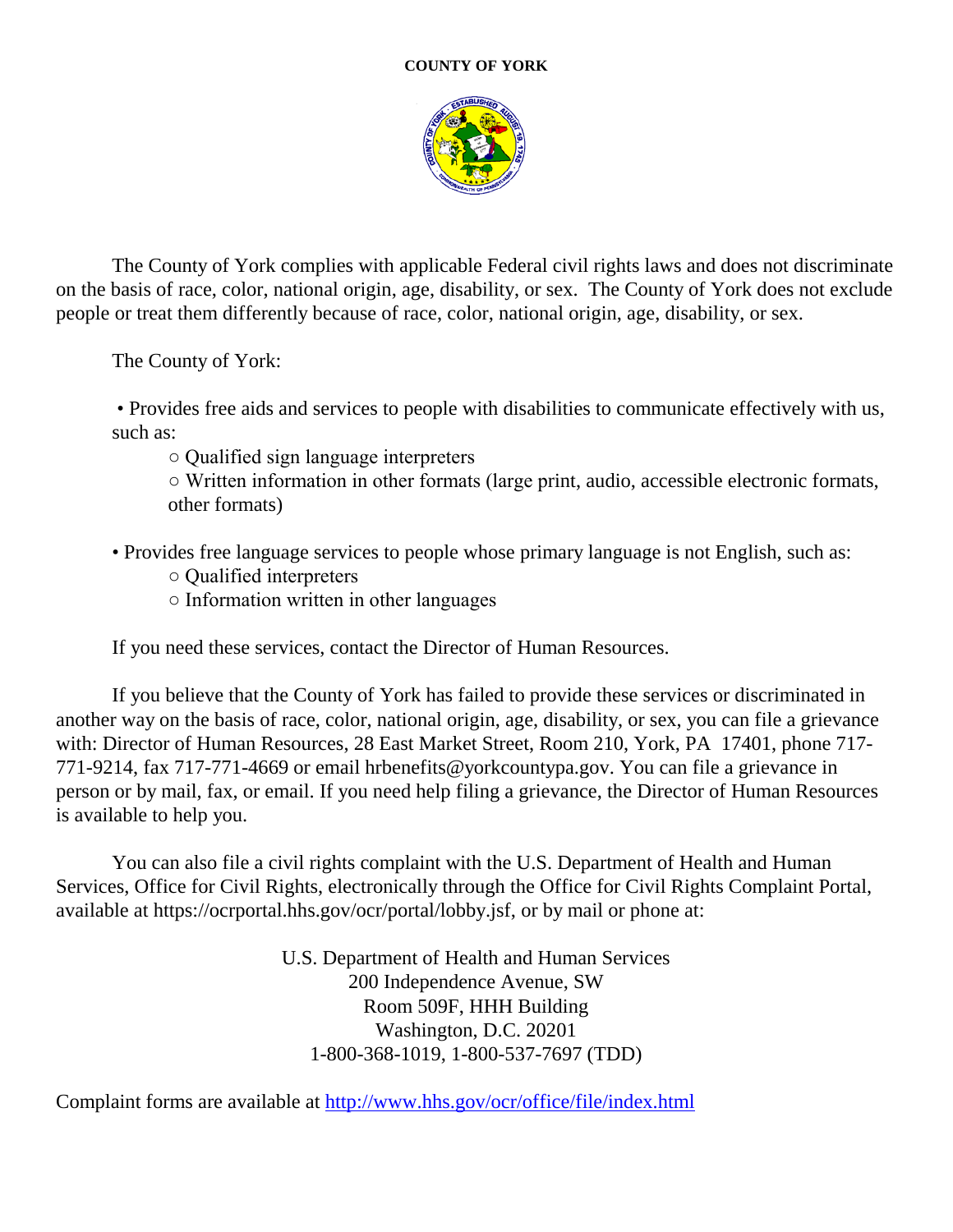## **For Individuals With Limited English Proficiency: Language Assistance Services**

ATTENTION: If you speak English, language assistance services, free of charge, are available to you. Call 1- 800-813-6614, 1-800-345-3806 (TTY: 1-800-523-2847, 1-800-537-7697).

ATENCIÓN: si habla español, tiene a su disposición servicios gratuitos de asistencia lingüística. Llame al 1- 800-813-6614, 1-800-345-3806 (TTY: 1-800-523-2847, 1-800-537-7697).

注意:如果您使用繁體中文,您可以免費獲得語言援助服務。請致電1-800-813-6614, 1-800-345-3806 (TTY: 1-800-523-2847, 1-800-537-7697)。

CHÚ Ý: Nếu bạn nói Tiếng Việt, có các dịch vụ hỗ trợ ngôn ngữ miễn phí dành cho bạn. Gọi số 1-800-813- 6614, 1-800-345-3806 (TTY: 1-800-523-2847, 1-800-537-7697).

ВНИМАНИЕ: Если вы говорите на русском языке, то вам доступны бесплатные услуги перевода. Звоните 1-800-813-6614, 1-800-345-3806 (TTY: 1-800-523-2847, 1-800-537-7697).

Wann du [Deitsch (Pennsylvania German / Dutch)] schwetzscht, kannscht du mitaus Koschte ebber gricke, ass dihr helft mit die englisch Schprooch. Ruf selli Nummer uff: Call 1-800-813-6614, 1-800-345-3806 (TTY: 1- 800-523-2847, 1-800-537-7697).

주의: 한국어를 사용하시는 경우, 언어 지원 서비스를 무료로 이용하실 수 있습니다. 1-800-813-6614, 1- 800-345-3806 (TTY: 1-800-523-2847, 1-800-537-7697)번으로 전화해 주십시오.

ATTENZIONE: In caso la lingua parlata sia l'italiano, sono disponibili servizi di assistenza linguistica gratuiti. Chiamare il numero 1-800-813-6614, 1-800-345-3806 (TTY: 1-800-523-2847, 1-800-537-7697).